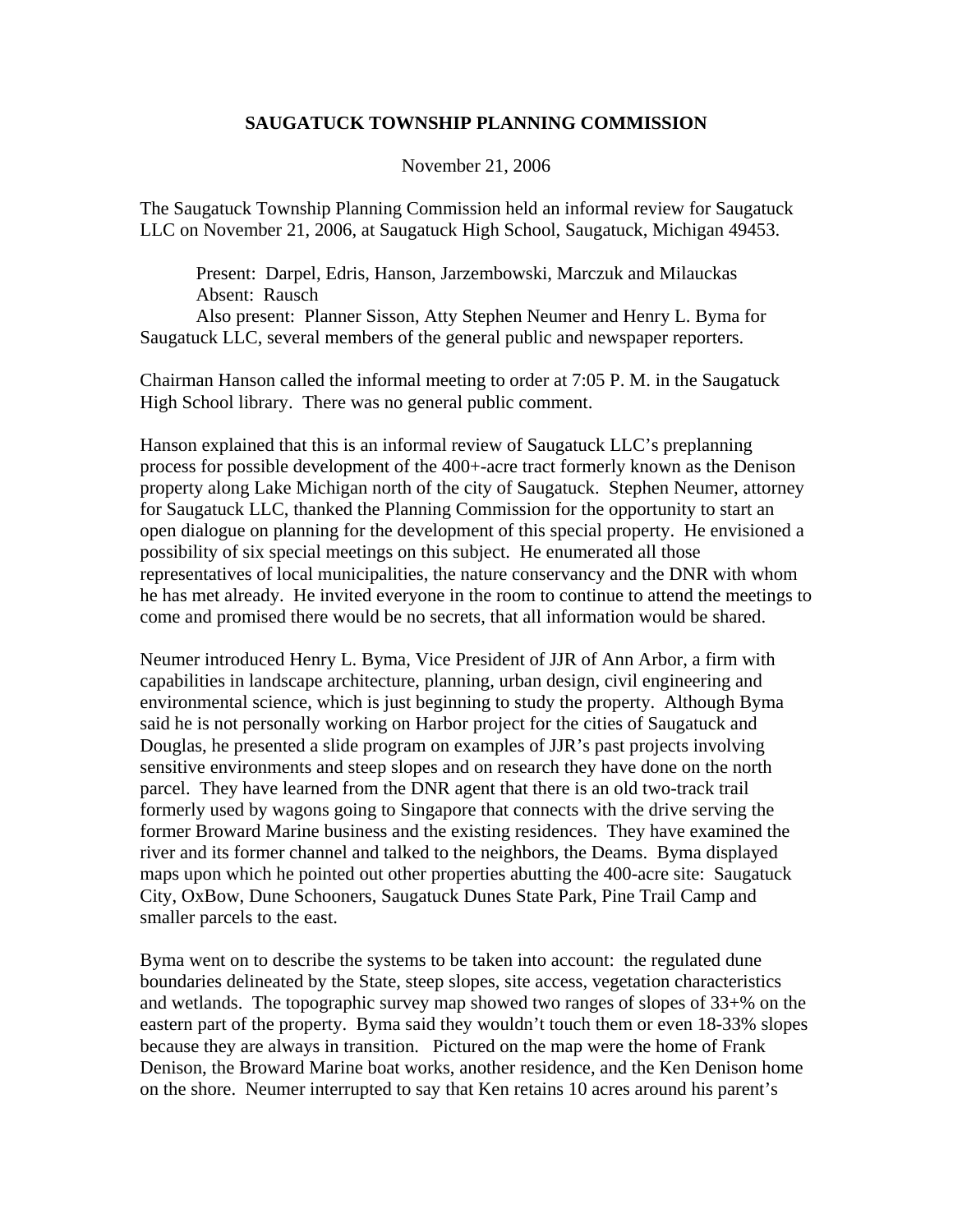home, has split it in two and will be building a new home on one of the resulting 5-acre parcels. Byma added that there are a number of two track trails through the dunes shown as dashed lines. He pointed out a dark line representing the foredune area and 100-foot setback delineated by the State and another dark line inside it representing the Saugatuck Township regulated dune line and 100-foot setback. Denison Lake House is within the latter.

Byma explained a graphic on wetlands, stating that JJR chose to be more conservative than the DEQ/DNR, recognizing the Lake levels are lower. He explained how wetlands are determined and said they were looking for endangered species in the "islands" of vegetated areas. Any findings will have to be verified by the DEQ/DNR. The dunes are covered with reed grasses, occasional jack pines or black cherry trees. The pine community, which lies in a flat spot, contains Scotch pines (non-native), jack pines, and transitional hardwoods. In the eastern area of steep slopes lies the Hemlock area which contains northern hardwoods.

He said they would continue to study these systems, but the next step is to investigate utility systems, soil conditions, threatened and endangered species, flood plains, the river environment, conditions at the seawall, etc.

Hanson opened the conversation to the Planning Commissioners, and Edris asked whether the hardwood area corresponded with the steep slopes and was told "No, the hardwood area has no bearing on where the steep slopes are; the steep slopes run through the dune areas as well." Edris also wanted to know about conservation easements, and Byma said they would deal with that when they began to discuss home sites. In answer to a question about vegetation and wetlands, Byma replied that they would have to track the areas through the seasons. When Marczuk asked how they would guarantee the public unhindered views of the channel, he replied they did not have site plans yet.

Hanson stated that the historical location of Singapore is somewhere in the vicinity of Broward Marine, and he wondered if there was someone at JJR who could analyze remains that might be found. Byma said there has been a lot written about the area but what is left is probably under the dunes. Hanson said he didn't know where houses might be built, but it looked like the focus is on the pine forest and he thought that might also be part of Singapore. He wanted to know about damage from Broward Marine and was told that the spot where painting took place was found to be clean and there is a report on that. Hanson wondered if the developer had found the trees in the pine forest undesirable and was told that the developer would rebuild the ecology and introduce more diversity.

Milauckas admitted he would like to see how many home sites and where, but he asked what the process would be in future meetings. Neumer said the next two meetings would add layers of studies of the parcels so they would know where the untouchable areas are, and possibly the third meeting they could show where development might occur. Sisson asked if there was a business model, something they thought might work here, and was told there is no model, no business plan, but they hope to profit from development, at the same time protecting the environment. During the purchase negotiations when they were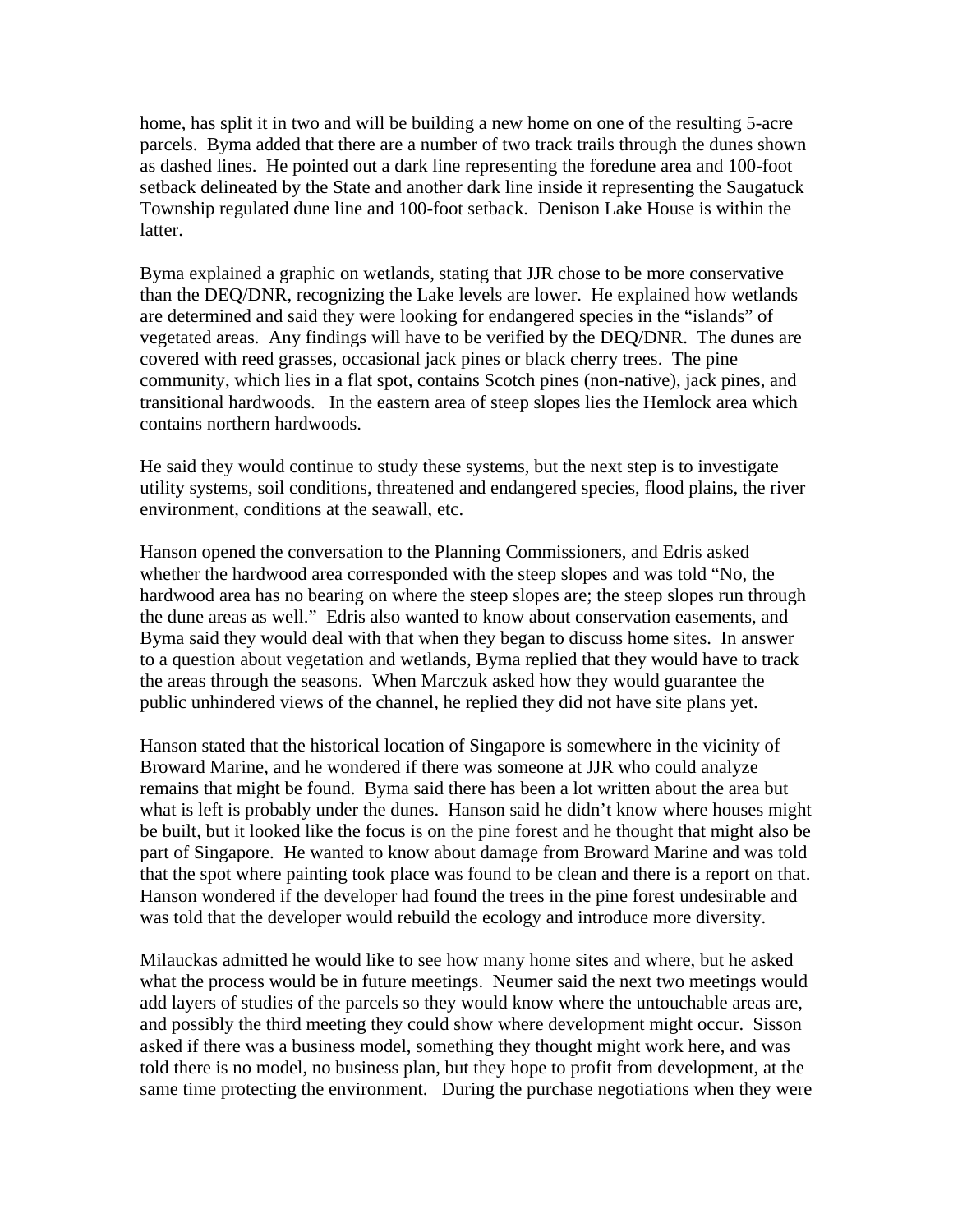concerned about litigation, they had prepared a hurried plan which showed that any serious development would take place on the north side of the channel because the south side had access problems and would be much more difficult. Now that they have purchased the entire property, their studies involve both halves, and any plan they come up with now will bear hardly any relation to the former one, Neumer said.

Hanson opened the meeting to public comment, and David Swann, 345 Griffith, Saugatuck, said if they referred to the Tri-Community Plan, they would find references to not only Singapore sites, but Pottawatomie sites, as well, and Neumer said they have the plan. Swann then wanted to know if there were any parallels between this project and the development taking place in Jean Clock Park in Benton Harbor and was told No.

Phil Miller, 966 Holland St., Saugatuck, asked if McClendon would entertain any negotiations with the City of Saugatuck on the south portion, and Neumer replied they are having informal discussions with the City for a short term lease with no charge and possible ownership in the future for long term conservation. One of the issues is the fact that the Deam property blocks access from the south where there are parcels belonging to McClendon bordering Saugatuck's Oval Beach property, and how to develop those parcels. Neumer said in the middle of the negotiations, the property was "down zoned" so the potential went from 300 homes to less than 60. Now there is a cooperative agreement for six months with Saugatuck Township to work together so McClendon can have a good return on the \$47 million he paid for the property. There were questions about how these numbers were calculated, and Hanson said the "numbers are Mr. Neumer's, not the Township's."

Dave Burdick, 385 Fremont, Douglas, said the Supreme Court has ruled that the public has full access along the beach across the Deam property, so there would only be a problem if a road were going in. Burdick wondered if the developer was receiving offers on that part of the property. Neumer replied that he has conversed with the Deams but there is no agreement. He said he thought they were in agreement, however, that the whole property should be involved in a conservancy.

Frederick Royce, 144 Lakeshore Drive, President of the Douglas Lakeshore Association representing 132 families, asked if they were able to develop the north property with X number of sites for X number of dollars, would they be willing to leave the south portion for conservation. Neumer said he could not answer that now.

Dayle Harrison,  $310862^{nd}$  St., Saugatuck, said he would be interested in whatever information they collect and he appreciated their taking time to study the area. He suggested they could reap a tax advantage if the entire package were presented rather than piecemeal. Neumer said he was aware of that but if they connected the two issues, they defeated the overall purpose.

Tony Vettori, Saugatuck, asked when the short term lease with the City of Saugatuck would be in effect, for the coming tourist season? And Neumer replied affirmatively. He added that there would be no rent, but Saugatuck would have to be able to man and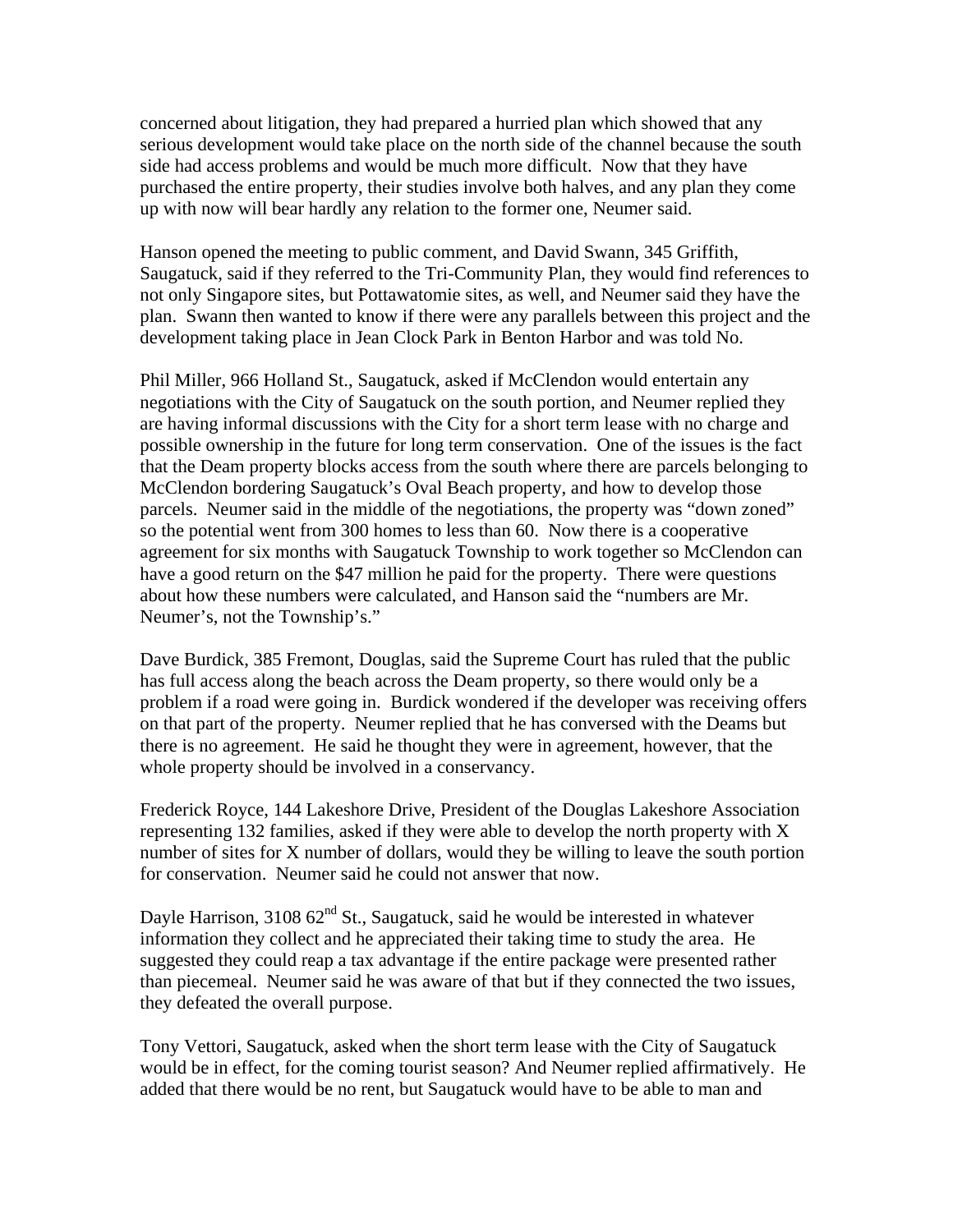control the beach and have the necessary equipment to maintain it. Vettori then asked if soundings had been taken on the south property. Neumer said Deam had also asked if soundings were being taken to build a bridge, and Neumer said No. He then launched into a dissertation on small portions of property which were questionable as far as ownership went. He said there were no law suits, but McClendon had received a judgment on a small piece to the east of Broward Marine. The other piece south of the City/Township line (the so-called Mason property) was still questionable. Miller asked if McClendon was acquiring additional property east of the northern portion and Neumer said Yes. Miller also wanted to know if the Dune Schooners were using any part of McClendon's north property, and Neumer said he did not think so.

April Schultz, Grand Haven, representing Land Conservancy of West Michigan, reported that in the successful 2003 trust fund request she worked on with City of Saugatuck representatives, the location and situation of the Deam property was not a hindrance to the acceptance of the request for grant funds from the state because they had worked out a provisional access arrangement that she was confident they could have completed if there were conservation ownership. She emphasized that the Deams are not blocking conservation ownership, and Neumer agreed, but he added that economically it was better to think of the property as a whole. Schultz further asked if conservation of the south side could be connected to development of the north side. She demonstrated a way in which the tax advantage could be achieved by offsetting development with conservation. Neumer countered this argument with the statement that he was not coming with a PUD to trade the north for the south because they could not live with the PUD described in the Zoning Ordinance, rather he was coming for a zoning change for the north parcel.

Harrison said the threatening beginnings of relationships between McClendon's representatives and the Township seemed to center on a quarrel with the method of noticing the public hearing for rezoning the property to R-4, which fit with the Tri-Community Plan. Neumer said what upset him was the down zoning by 80% of the property without compensation, which he maintained was unconstitutional and resulted in the taking of property. Hanson said the Township had said McClendon could come to the Planning Commission with a PUD that did not fit with the Ordinance and the P. C. would discuss it, but the numbers are not definite. Darpel said he was sure there is a bottom line profit to make it work.

Mike Shaw, Riverside Drive, asked if it is possible to gain profit in some other way than dividing it up into home lots, and Neumer said he would entertain any ideas, but the locals and state people worked very hard and they could only come up with enough to buy the southern portion if the Denison family could have agreed.

Burdick said he assumed there would be a marina and only the south side of the channel provided enough space to accommodate all the slips needed; therefore, there is strong incentive to develop the south side, rather than preserve it, because the homes would be so much more valuable being near the marina. Byma pointed out that the deep water is on the north side of the channel so dredging would be necessary to build a marina on the south side.